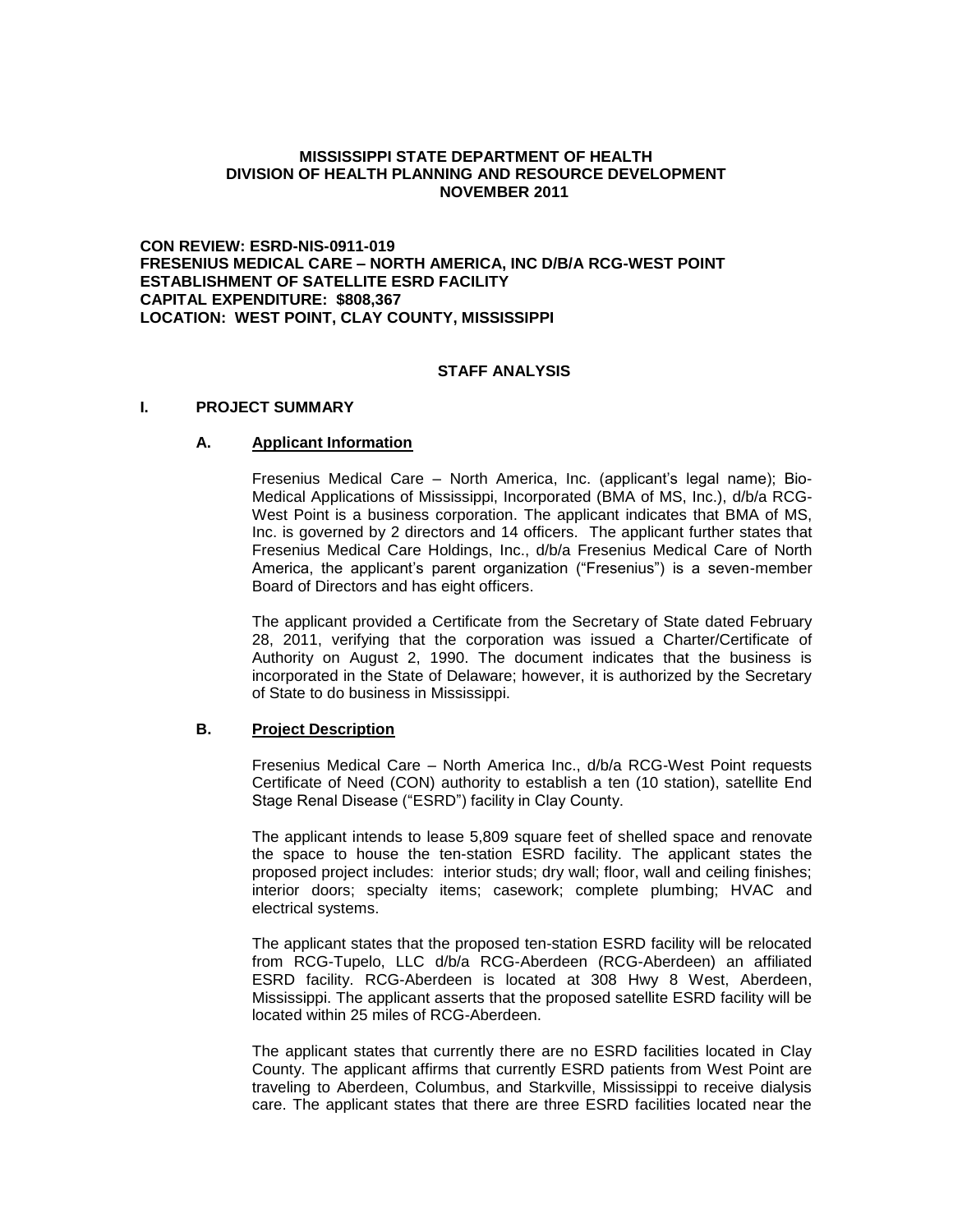(11/11) ESRD-NIS-0911-019 RCG-West Point Establishment of a Ten-Station Satellite ESRD Facility in Clay County Page 2 of 11

proposed site: RCG of Starkville - approximately 18.09 miles, RCG of Columbus - approximately 18.72 miles, and RCG of Aberdeen which is located approximately 25 miles from the proposed site. The application contained letters of support from the ESRD facilities stated above.

The applicant believes that the establishment of a satellite facility in West Point, Mississippi will provide residents in Clay County a more convenient, accessible ESRD facility to receive dialysis services.

The MSDH Division of Health Facilities Licensure and Certification has approved the site for the proposed project.

The applicant expects to employ 10.9 full-time equivalent employees at a total personnel cost of \$463,494 during the first year of operation.

The total proposed capital expenditure for this project is \$808,367 that the applicant proposes to finance with cash reserves. The applicant anticipates that the capital expenditure will be obligated within one month of shell completion and total project completion within six months of start date.

### **II. TYPE OF REVIEW REQUIRED**

This project for the establishment of an end stage renal disease facility is reviewed in accordance with Section 41-7-191, subparagraph (1)(a), of the Mississippi Code 1972, Annotated, as amended, and duly adopted rules, procedures, plans, criteria, and standards of the Mississippi State Department of Health.

In accordance with Section 41-7-197 (2) of the Mississippi Code of 1972 Annotated, as amended, any affected person may request a public hearing on this project within 20 days of the publication of the staff analysis. The opportunity to request a hearing expires on December 5, 2011.

### **III. CONFORMANCE WITH THE STATE HEALTH PLAN AND OTHER ADOPTED CRITERIA AND STANDARDS**

# **A. State Health Plan (SHP)**

The *FY 2012 State Health Plan* contains policy statements and service specific criteria and standards which the applicant is required to meet before receiving CON authority to establish a ten-station satellite ESRD facility. This application is in substantial compliance with applicable criteria and standards.

**Policy Statement No. 14 of the** *2012 State Health Plan* **states "**Any existing ESRD facility which reaches a total of 30 ESRD stations, may establish a ten (10) station satellite facility. If a proposed satellite ESRD facility is to be located more than one (1) mile from the existing facility, a certificate of need must be obtained by the facility prior to the establishment of the satellite facility".

According to the *FY 2012 State Health Plan* RCG-Aberdeen has 32 certified and CON approved stations. The applicant states that the proposed facility will be located more than one mile from the existing Aberdeen facility. Therefore, the applicant is requesting CON approval for the establishment of a ten (10) station satellite ESRD facility in Clay County.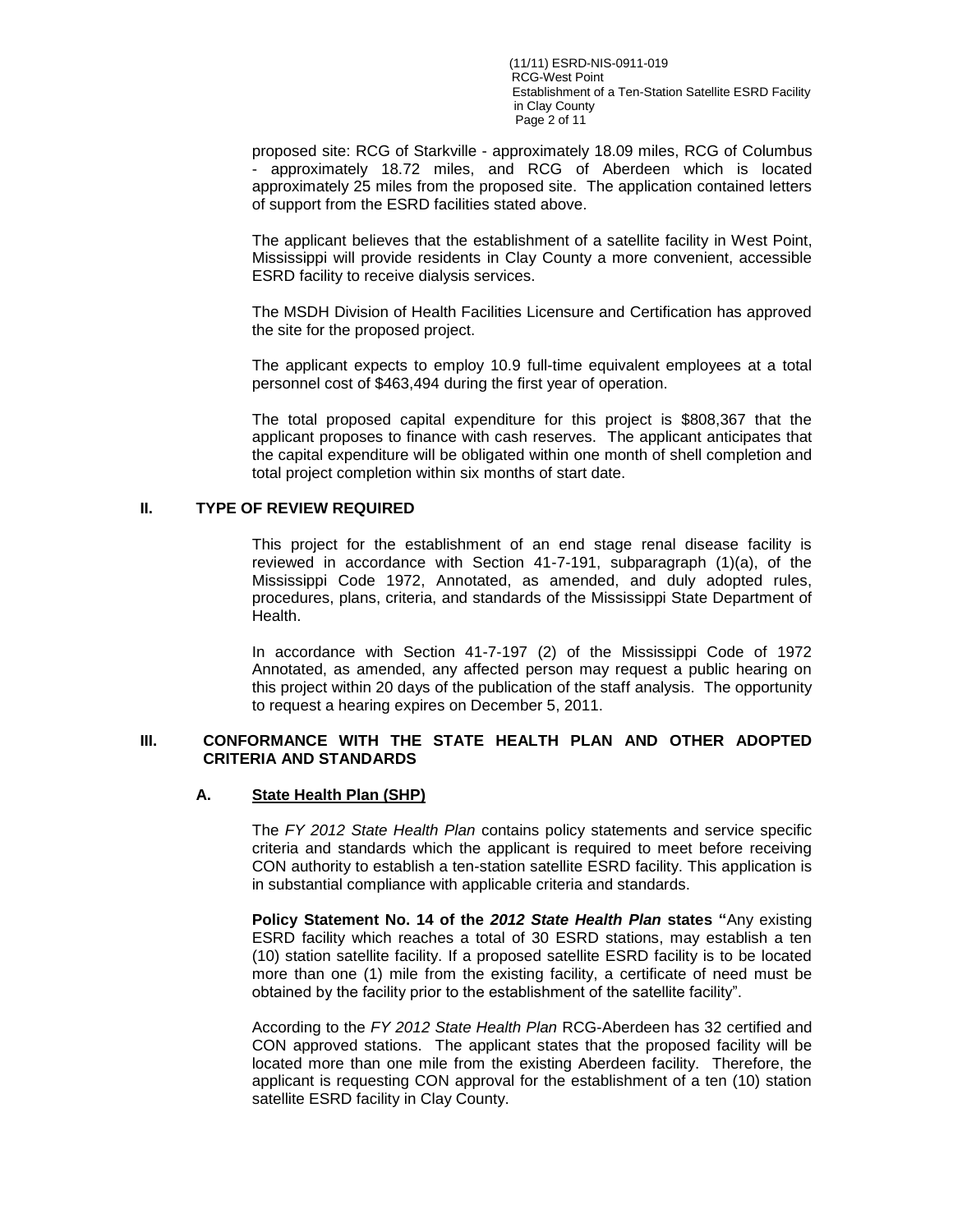(11/11) ESRD-NIS-0911-019 RCG-West Point Establishment of a Ten-Station Satellite ESRD Facility in Clay County Page 3 of 11

#### **SHP Criterion 3- Need**

**Need Criterion for Establishment of ESRD Satellite Facilities:** In order for a 30 station ESRD facility to be approved for the establishment of a ten (10) station satellite facility through the transfer and relocation of existing stations within a three mile radius or less from the existing facility, the facility must (a) document that it has maintained a minimum annual utilization rate of 65% for the 12 months prior to the month of the submission of the CON application; (b) justify the need for the project, which may include, but is not limited to, physical or space limitations at the existing facility; and (c) document that it is more cost effective to establish a satellite facility than to expand the existing facility. If the proposed satellite facility will be established at a location between a three and twenty-five mile radius of the existing facility, the facility must (a) document that it has maintained a minimum annual utilization rate of 65% for the 12 months prior to the month of the submission of the CON application; (b) justify the need for the project, which may include, but is not limited to, physical or space limitations at the existing facility; and (c) document that it is more cost effective to establish a satellite facility than to expand the existing facility; and (d) demonstrate that the proposed satellite facility's location is not within 30 miles of an existing facility without obtaining the existing facility's written support. NOTE: ESRD Policy Statements 2, 4, 5 and 6, and Need Criterion 1, do not apply to applications for the establishment of satellite ESRD facilities. An ESRD satellite facility established under this Need Criterion 3 shall not be used or considered for purposes of establishing or determining an ESRD Facility Service Area.

## **(a) Document that it has maintained a minimum annual utilization rate of 65% for the 12 months prior to the month of the submission of the CON application.**

The applicant indicates that RCG-Aberdeen is currently experiencing 66.5% utilization on its 32 stations.

#### **(b) Justify the need for the project, which may include, but is not limited to, physical or space limitations at the existing facility.**

The applicant states that currently there are no ESRD facilities in Clay County. The applicant suggests that currently ESRD patients from West Point are traveling to Aberdeen, Columbus, and Starkville, Mississippi. The applicant believes that the further expansion of the Aberdeen facility is not as cost effective as establishing a satellite facility in West Point due to Life Safety Code requirements at the existing Aberdeen facility. Furthermore, the applicant states that the expansion at Aberdeen would still result in patients driving from West Point for required dialysis. The applicant considered expanding the Columbus facility and creating the West Point satellite from Columbus; however, due to the number of anticipated patient transfers from facilities to the satellite West Point location, the applicant believed relocating stations from Aberdeen would help relieve capacity issues at Columbus. If Columbus was expanded and stations relocated from Columbus, the drop in stations would further impact capacity issues. The applicant states that the relocation of stations from Aberdeen and anticipated patient transfers will increase the number of day chairs throughout the Golden Triangle area. Therefore, the applicant believes that the establishment of the satellite facility will best meet the needs of the current and future patients in the most cost effective manner.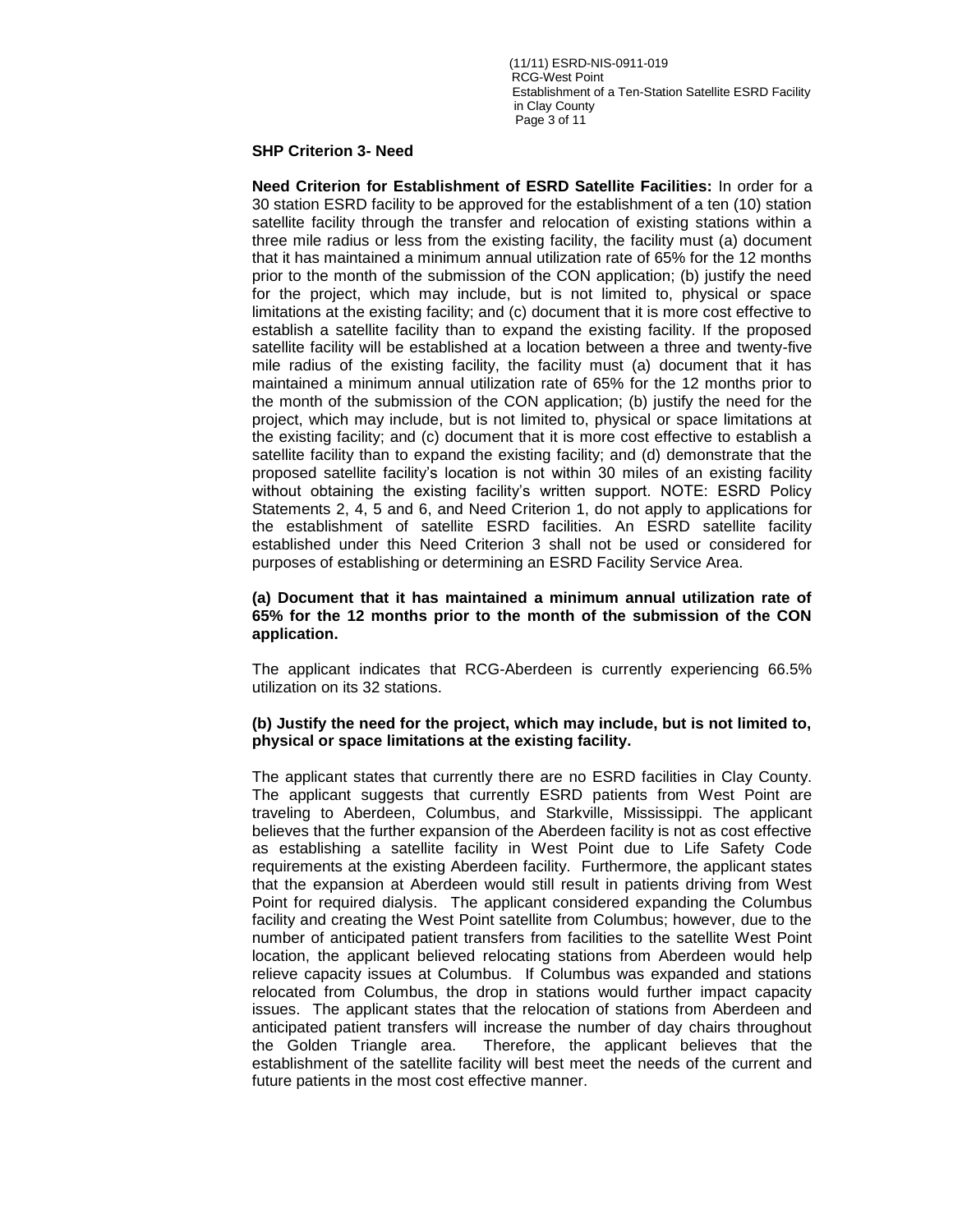### **(c) Document that it is more cost effective to establish a satellite facility than to expand the existing facility.**

The applicant affirms that if Fresenius undertakes expansion at the Aberdeen facility, the entire cost for renovation in addition to the cost for space to house the new stations amount to a total construction cost of \$740,700. The applicant suggests that based on comparison of the two estimates the ten-station satellite facility at West Point (total construction cost of \$616,916) is more cost efficient. The applicant states that in addition to the cost savings, the proposed project will improve access for dialysis patients.

## **(d) Demonstrate that the proposed satellite facility's location is not within thirty miles of an existing facility without obtaining the existing facility's written support.**

The application contained letters of support from RCG-Eupora, RCG-Columbus, and RCG-Starkville which are all located less than 30 miles from the proposed site. The applicant states that the proposed satellite facility will be located approximately 25 miles from the existing Aberdeen facility.

# **SHP Criterion 4 - Number of Stations**

The applicant states that the satellite ESRD facility will contain ten hemodialysis stations in Clay County. Therefore, the applicant is in compliance with this criterion.

# **SHP Criterion 5 - Minimum Utilization**

Network 8 data demonstrated an incidence rate of 11 from 2008 until 2010. Network 8 data also demonstrated that the prevalence of ESRD patients decreased in Clay County from 54 in 2008 to 53 in 2009, and 46 in 2010. The applicant projects 45 patients in year 1, 50 patients in year 2, and 55 patients in year 3 for the proposed ten-station satellite ESRD facility. Typically, an ESRD patient receives three treatments per week or 156 treatments per year. The following table compares the applicant's projections with the Department's requirements:

|      |                 | <b>Applicant's Projections</b> |            |                            | <b>MSDH Requirements</b> |                            |
|------|-----------------|--------------------------------|------------|----------------------------|--------------------------|----------------------------|
| Year | <b>Stations</b> | <b>Patients</b>                | Treatments | <b>Utilization</b><br>Rate | <b>Treatments</b>        | <b>Utilization</b><br>Rate |
|      | 10              | 45                             | 6.120      | 65.4%                      | 4.680                    | 50%                        |
|      | 10              | 50                             | 6.840      | 73.1%                      | 6.084                    | 65%                        |
|      | 10              | 55                             | 7,560      | 80.7%                      | 7.020                    | 75%                        |

## **SHP Criterion 6 - Minimum Services**

RCG-West Point affirms that the facility will provide social, dietetic, and rehabilitative services.

## **SHP Criterion 7 - Access to Needed Services**

RCG-West Point affirms that the applicant will provide reasonable access to equipment/facilities for such needs as vascular access and transfusions required by stable maintenance ESRD patients.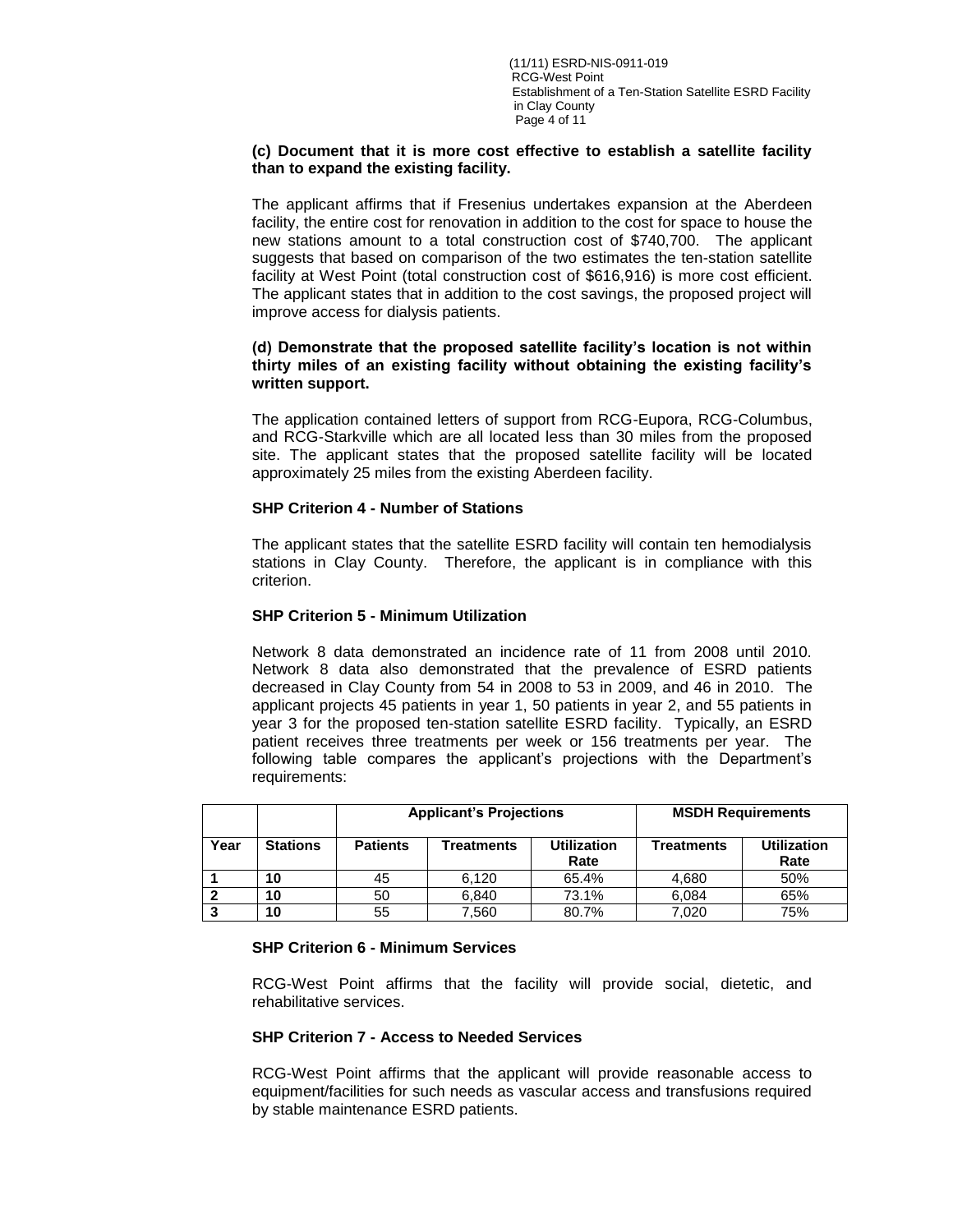(11/11) ESRD-NIS-0911-019 RCG-West Point Establishment of a Ten-Station Satellite ESRD Facility in Clay County Page 5 of 11

### **SHP Criterion 8 - Hours of Operation**

RCG-West Point will operate between the hours of 7:00 a.m. to 6:00 p.m. six days a week. The applicant affirms alternate arrangements will be made for those patients needing after-hours treatments.

### **SHP Criterion 9 - Home Training Program**

RCG-West Point affirms that patients who would like to participate in the home training program will be counseled on the availability of the home-training program and the requirements to enter the home/self-dialysis program. The Home Training program will be coordinated through the Home Therapies Department located in Columbus and Tupelo, Mississippi. The applicant provided letters evidencing Columbus' and Tupelo's agreement to provide backup home dialysis services.

## **SHP Criterion 10 - Indigent/Charity Care**

The applicant affirms that they will provide a reasonable amount of indigent/charity care and serve approximately 2% indigent/charity care patients. The applicant states it will serve all ESRD patients including Medicaid and Medicare recipients.

### **SHP Criterion 11 - Facility Staffing**

The applicant included a proposed list of staff by category, position qualification guidelines (minimum education and experience requirements), and specific duties. If the proposed project is CON approved, the applicant affirms that 10.9 full time equivalents will be utilized to operate the satellite ESRD facility.

#### **SHP Criterion 12 - Staffing Qualifications**

The applicant asserts that the staff of the facility will meet, at a minimum, all requirements and qualifications as stated in the Medicare Conditions for Coverage of Suppliers of ESRD Services.

## **SHP Criterion 13 - Staffing Time**

The applicant affirms that when the unit is in operation, at least one (1) R.N. will be on duty and at least two (2) persons will be present for each dialysis shift, one of which will be an R.N. In addition, the applicant affirms that the medical director or a designated physician will be on site or on call at all times when the unit is in operation. When the ESRD facility is not in operation, the applicant states that the medical director or a designated physician and one R.N. will be on call.

#### **SHP Criterion 14 - Data Collection**

The applicant affirms that it shall record and maintain the required data and shall make it available to the Mississippi State Department of Health as required by the Department.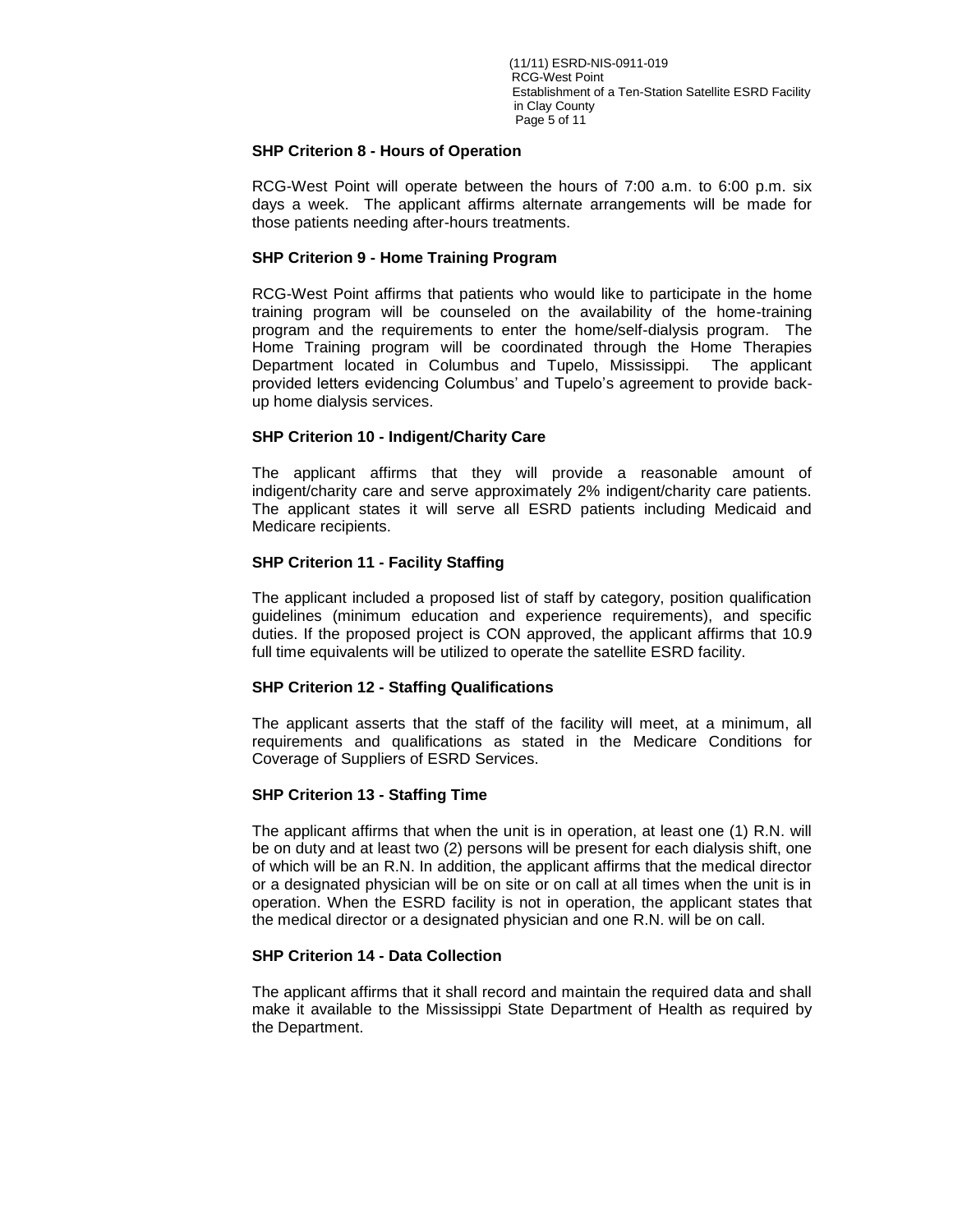(11/11) ESRD-NIS-0911-019 RCG-West Point Establishment of a Ten-Station Satellite ESRD Facility in Clay County Page 6 of 11

## **SHP Criterion 15 - Staff Training**

The applicant asserts that it will provide an ongoing training program for nurses and technicians in dialysis techniques at the facility.

## **SHP Criterion 16 -Scope of Privileges**

The applicant affirms that it will provide access to doctors of medicine or osteopathic medicine licensed by the State of Mississippi who possess qualifications established by the proposed governing body of the facility. The applicant states that their affiliated facilities within the service area, has existing relationships with nephrologists in the area who currently treat the applicant's patients and will continue to treat the patients at the proposed facility.

### **SHP Criterion 17 - Affiliation with a Renal Transplant Center**

The applicant affirms that they will enter into an affiliation agreement with a transplant center within one (1) year after the facility is opened and operating. The applicant provides a copy of the transfer agreement with the University of Mississippi Medical Center and the University of Alabama. The applicant anticipates this same agreement or a similar agreement will be applicable to the proposed facility.

### **B. General Review (GR) Criteria**

Chapter 8 of the *Mississippi Certificate of Need Review Manual, May 1, 2010, Revision,* addresses general criteria by which all CON applications are reviewed. This application is in substantial compliance with general review criteria.

#### **GR Criterion 1 –** *State Health Plan*

This application is in compliance with the overall objectives of the *FY 2012 State Health Plan*.

## **GR Criterion 2 – Long Range Plan**

The applicant's long range plan is to provide high quality, easy to access ESRD services for those residents in need of dialysis services in Clay County. The applicant believes the proposed facility will help relieve the patient load at other Golden Triangle area affiliated facilities and the smaller facility will offer a calmer environment.

#### **GR Criterion 3 – Availability of Alternatives**

The applicant considered the following alternatives:

- Not establishing a satellite ESRD facility in West Point and continuing to service those patients through its existing facilities – the applicant stated that given the growth of ESRD patients in the Golden Triangle area, the option wasn't feasible.
- Expansion of the Aberdeen facility the applicant found it is not as cost effective as establishing a satellite facility in West Point due to Life Safety Code requirements at the existing Aberdeen facility. Furthermore,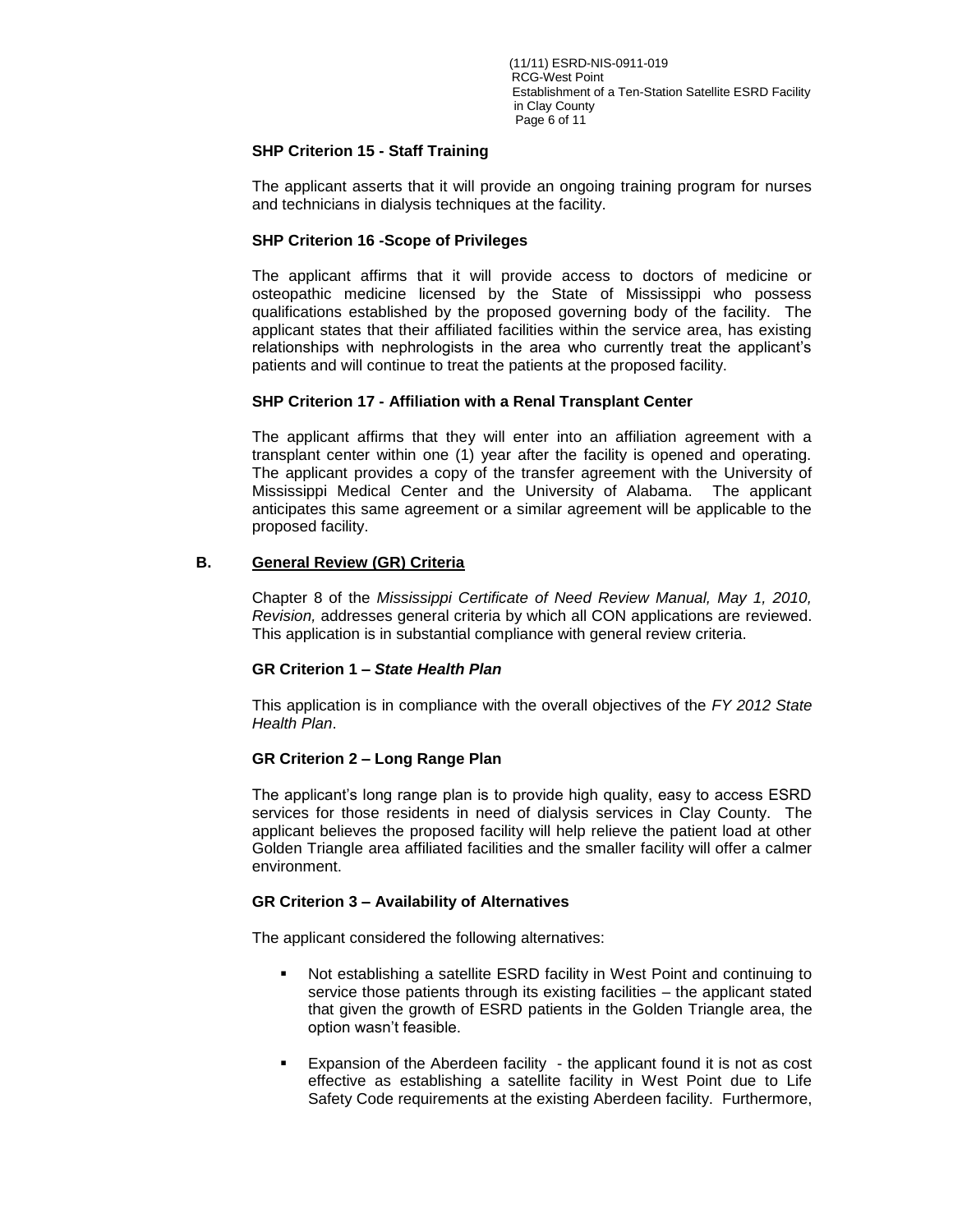(11/11) ESRD-NIS-0911-019 RCG-West Point Establishment of a Ten-Station Satellite ESRD Facility in Clay County Page 7 of 11

the applicant states that the expansion at Aberdeen would still result in patients driving from West Point for required dialysis.

 Expanding the Columbus facility and creating the West Point satellite from Columbus - however, due to the number of anticipated patient transfers from facilities to the satellite West Point location, the applicant believed relocating stations from Aberdeen would help relieve capacity issues at Columbus. If Columbus was expanded and stations were relocated from Columbus, the drop in stations would further impact capacity issues.

The applicant suggests that the relocation of stations from Aberdeen and anticipated patient transfers will increase the number of day chairs throughout the Golden Triangle area. The applicant further states that the establishment of a satellite facility will also decrease travel time for patients to receive dialysis.

The applicant believes that the establishment of a ten-station satellite ESRD facility in West Point will be the most efficient, effective, and accessible alternative to meet the needs of the patients in the Golden Triangle area.

## **GR Criterion 4 – Economic Viability**

Based on the applicant's three-year projections, this project will have a net income of \$186,021 the first year, \$231,262 the second year, and \$275,407 the third year of operation, respectively.

The applicant submits that the ESRD reimbursement environment and the patient population of the area are ever changing; however, the applicant has the financial strength to operate the facility at a loss, if necessary.

- a. **Proposed Charge**: The applicant submits that the proposed project will not increase the cost of dialysis services to patients or Medicaid. The applicant believes that the experience gained by Fresenius in effectively operating other ESRD facilities in the service area and across the state will help ensure that there will not be a negative effect on the cost of health care as it is associated with the project. The applicant also believes that the charge for the services is comparable to other ESRD facilities' charges because Medicare sets in advance a composite rate per treatment for each geographic area.
- b. **Projected Levels of Utilization**: The applicant makes the following projections of dialysis treatments to be performed during the first three years of operation: 65.4%; 73.1%; and 80.7% respectively.

#### **GR Criterion 5 – Need for Project**

**a. Access by Population Served:** The applicant states that currently there are no ESRD facilities in Clay County. The applicant affirms that currently ESRD patients from West Point are traveling to Aberdeen, Columbus, and Starkville, Mississippi to receive care. The applicant states that dialysis services will be offered to all ESRD patients, including without limitation, to the underserved population.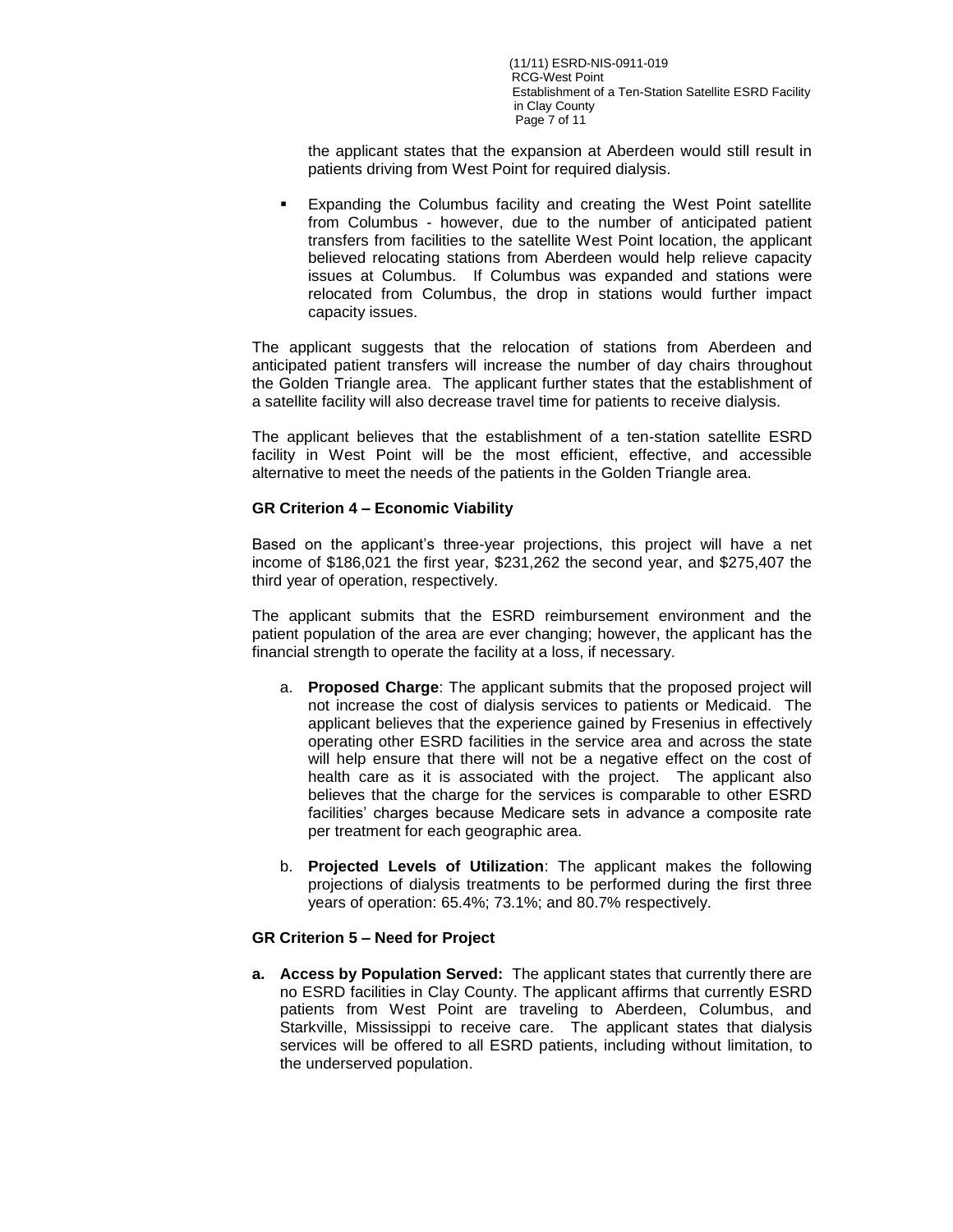(11/11) ESRD-NIS-0911-019 RCG-West Point Establishment of a Ten-Station Satellite ESRD Facility in Clay County Page 8 of 11

- **b. Relocation of Services:** The applicant states that while ten stations from Aberdeen will be relocated to create the proposed satellite facility, services will continue to be provided at the existing location. Therefore, this application does not entail the relocation of services or replacement of an ESRD facility.
- **c. Probable Effect on Existing Facilities in the Area:** As previously stated above, the applicant submitted that currently there are three ESRD facilities located near the proposed service area: RCG of Starkville - approximately 18.09 miles; RCG of Columbus - approximately 18.72 miles; and RCG of Aberdeen which is located approximately 25 miles from the proposed site. The application contained letters of support from the ESRD facilities stated above.
- **d. Community Reaction:** The application contained nine letters of support for the proposed project.

## **GR Criterion 6 – Access to the Facility or Service**

According to the applicant, all patients of the ESRD service area, including Medicaid recipients, charity/medically indigent patients, racial and ethnic minorities, women, handicapped persons, and the elderly, will have access to the services of the facility.

The following table shows the projected estimated gross patient revenues of health care provided to charity/medically indigent patients for years one and two for the proposed project:

| Projected<br>Year | <b>Total Dollar Amount</b><br>Ωf<br><b>Gross Patient Revenue</b> |  |
|-------------------|------------------------------------------------------------------|--|
|                   | \$32,284.96(2%)                                                  |  |
|                   | \$36,669.78(2%)                                                  |  |

The proposed facility will operate Monday through Saturday from 7:00 a.m. to 6:00 p.m.

#### **GR Criterion 7 – Information Requirement**

The applicant affirms that it will record and maintain the requested information required by this criterion and make it available to the Mississippi State Department of Health within 15 days of request.

## **GR Criterion 8 – Relationship to Existing Health Care System**

The applicant affirms that there are no ESRD facilities in Clay County. Currently residents travel to other counties in the Golden Triangle area to receive ESRD services. The applicant's related facilities are the only ESRD facilities within the Service Area. These facilities will in essence serve the same population and will cooperate to transfer any patients from the facility to the West Point facility for the patient's continuity of care.

The applicant believes that failure to implement this project will result in current and future ESRD patients residing near West Point, continuing to travel three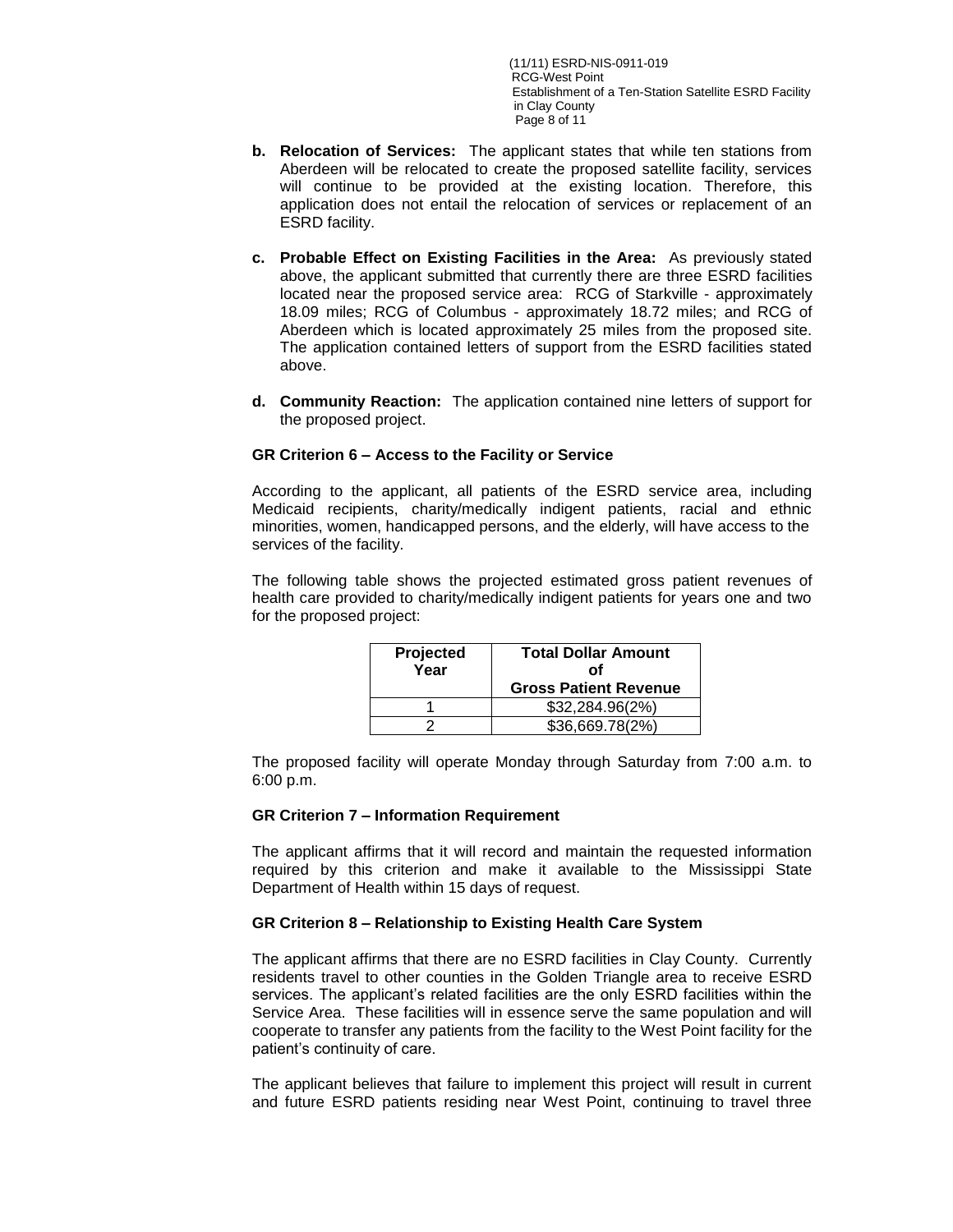(11/11) ESRD-NIS-0911-019 RCG-West Point Establishment of a Ten-Station Satellite ESRD Facility in Clay County Page 9 of 11

times a week to other locations in the Golden Triangle area to receive necessary dialysis services.

## **GR Criterion 9 – Availability of Resources**

The applicant states that its affiliates have successfully recruited, through advertising and word-of-mouth, and maintained the personnel necessary for the efficient operation of their current facilities. The applicant proposes to use the same method. Furthermore, the applicant states, that in the event of a shortage of staff at the new facility, the affiliation with the next closest facility, will allow the applicant and the other facilities to supplement and share staff if ever necessary. The applicant affirms that due to its existing presence in the area, relationships with nearby nephrologists have been established.

### **GR Criterion 10– Relationship to Ancillary or Support Services**

The applicant affirms that all necessary ancillary or support services will be available.

### **GR Criterion 11– Health Professional Training Programs**

Fresenius Medical Care – North America Inc., d/b/a RCG-West Point asserts the facility will coordinate with area health professional schools to have access to the services for training purposes.

### **GR Criterion 16– Quality of Care**

The applicant states that while this application does not concern an existing ESRD facility, their relationship with Fresenius will greatly benefit the proposed facility due to Fresenius' integrated delivery and service model. The applicant suggests this affiliation will help guarantee quality of care through delivery of health services, staff training and expectations.

## **IV. FINANCIAL FEASIBILITY**

### **A. Capital Expenditure Summary**

|                                       | Projected |            |
|---------------------------------------|-----------|------------|
| <b>Cost Item</b>                      | Cost      | % of Total |
| <b>Construction Cost - New</b>        | \$        | 0.00%      |
| <b>Construction Cost - Renovation</b> | 522,810   | 64.67%     |
| Capital Improvements                  |           | 0.00%      |
| <b>Total Fixed Equip Cost</b>         | 112,620   | 13.93%     |
| <b>Total Non-Fixed Equip Cost</b>     | 78,831    | 9.75%      |
| <b>Land Cost</b>                      |           | 0.00%      |
| Site Prep Cost                        | O         | 0.00%      |
| Fees - architectural/engineering      | 41,825    | 5.17%      |
| Fees - legal and accounting           | O         | 0.00%      |
| <b>Contingency Reserve</b>            | 52.281    | 6.47%      |
| <b>Capitalized Interest</b>           |           | 0.00%      |
| <b>Total Proposed Expenditures</b>    | \$808,367 | 100.00%    |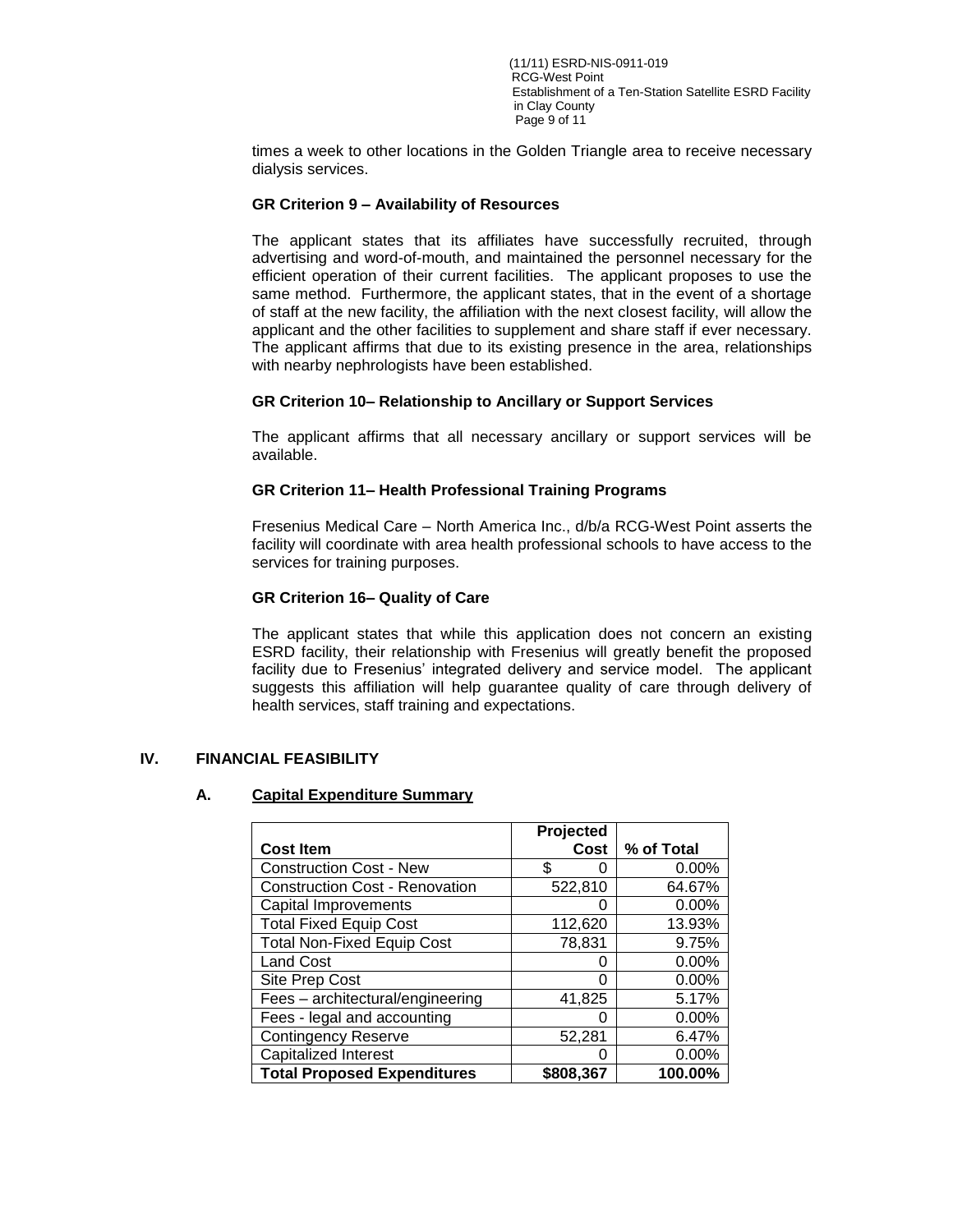(11/11) ESRD-NIS-0911-019 RCG-West Point Establishment of a Ten-Station Satellite ESRD Facility in Clay County Page 10 of 11

# **B. Method of Financing**

The applicant proposes that the project will be financed from cash reserves.

# **C. Effect on Operating Cost**

Attachment 1 lists RCG-West Point's projections of expenses, revenues, and utilization for the first three years of operation.

# **D. Cost to Medicaid/Medicare**

ESRD treatment is a Medicare entitlement. As such, the Medicare program will absorb a majority of the costs associated with this project. The cost to the Medicaid program will be negligible.

# **V. RECOMMENDATIONS OF OTHER AFFECTED AGENCIES**

The Division of Medicaid was provided a copy of this application for review and comment; however, the department received no response, as of the date of this staff analysis.

# **VI. CONCLUSION AND RECOMMENDATION**

This project is in substantial compliance with the criteria and standards for the establishment of an satellite ESRD facility as contained in the *FY 2012 State Health Plan;*  the *Mississippi Certificate of Need Review Manual, Revised September 1, 2011;* and all adopted rules, procedures, and plans of the Mississippi State Department of Health.

Therefore, the Division of Health Planning and Resource Development recommends approval of the application submitted by Fresenius Medical Care – North America Inc., d/b/a RCG-West Point for the establishment of a ten (10 station), satellite End Stage Renal Disease ("ESRD") facility in Clay County.